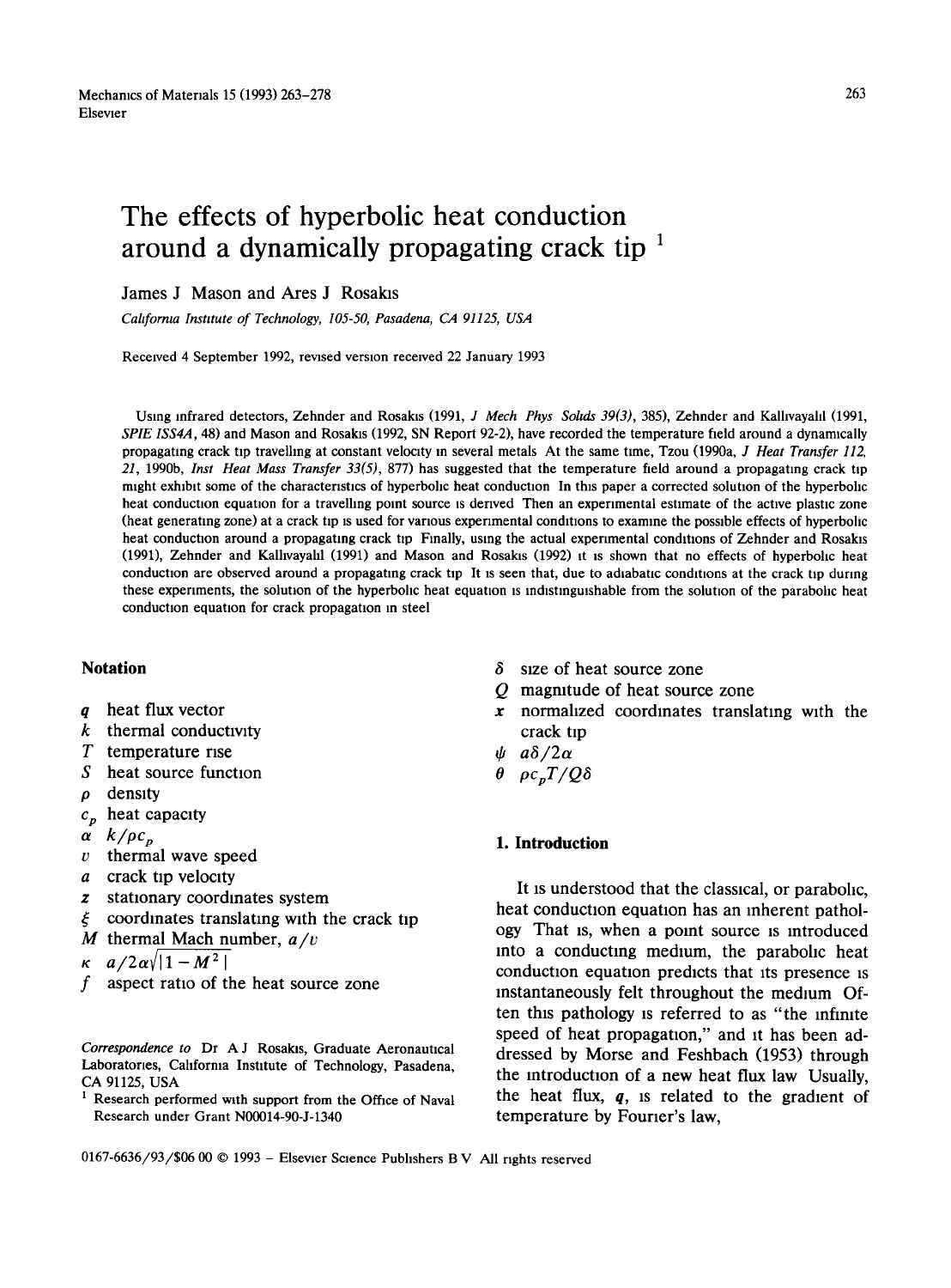$q = -k \nabla T$ 

When this relation is combined with the expression for the contmulty of energy,

$$
-\nabla \cdot \boldsymbol{q} + S = \rho c_p T.
$$

where the dot refers to time differentiation, the parabolic heat conduction equation results,

$$
\alpha \nabla^2 T - T = -\frac{1}{\rho c_p} S \tag{1.1}
$$

(In this paper, the temperature,  $T$ , is implicitly taken as the change in temperature above ambient,  $T = T_{actual} - T_{ambient}$ ) If, instead of Fourier's law, a new heat flux law is used,

$$
\frac{\alpha}{\iota^2}\bm{q}+\bm{q}=-k\nabla T,
$$

then through similar manipulations the "hyperbohc" heat conduction equation results,

$$
\alpha \nabla^2 T - \frac{\alpha}{v^2} T - T = -\frac{1}{\rho c_p} \left( S + \frac{\alpha}{v^2} S \right) \tag{1.2}
$$

The introduction of the new heat conduction law has been justified by several authors (for a rewew see Tzou (1990a, 1990b)) and some experimental work has shown that this different heat conduction equation is more appropriate at large distances from a point source or at very short times after the introduction of a point source (Kaminski, 1990) An estimate for the speed of heat propagation in materials,  $v$ , may be found (Baumeister and Hamill, 1969) and for steel this estimate predicts a speed of heat propagation on the order of  $10^3$  m/s

Zehnder and Rosakis (1991) and Mason and Rosakls (1992) have measured the temperature at the tip of a dynamically propagating crack for crack tip velocities ranging from 600 to 900 m/s in 4340 steel The temperature fields show a strong difference in their geometric nature, see Fig 1, and, since these velocities are comparable to the estimate for the wave speed of heat propagation, it is suggested that this difference may be due to hyperbolic heat conduction In order to determme whether hyperbohc heat conduction is active in these experiments, it is the purpose of



Fig 1 Temperature fields around a crack propagating in oil-quenched 4340 steel at two different velocities. The maximum temperature at higher velocities is 450°C (Zehnder and Rosakis, 1991) while the maximum temperature at  $600 \text{ m/s}$  is 300°C (Mason and Rosakis, 1992)

this investigation to produce theoretical temperature fields for the problem of a crack propagation in a hyperbolically conducting metal It is fundamentally important to note that the propagation of a crack produces plastic deformation at the crack tip and that the plastic work generated during this deformation is mostly transformed into heat Therefore, the problem of calculating the temperature field around a propagating crack tip lS more correctly stated as the problem of calculating the temperature field around a propagating heat source zone with careful attentton paid to the boundary conditions at the crack faces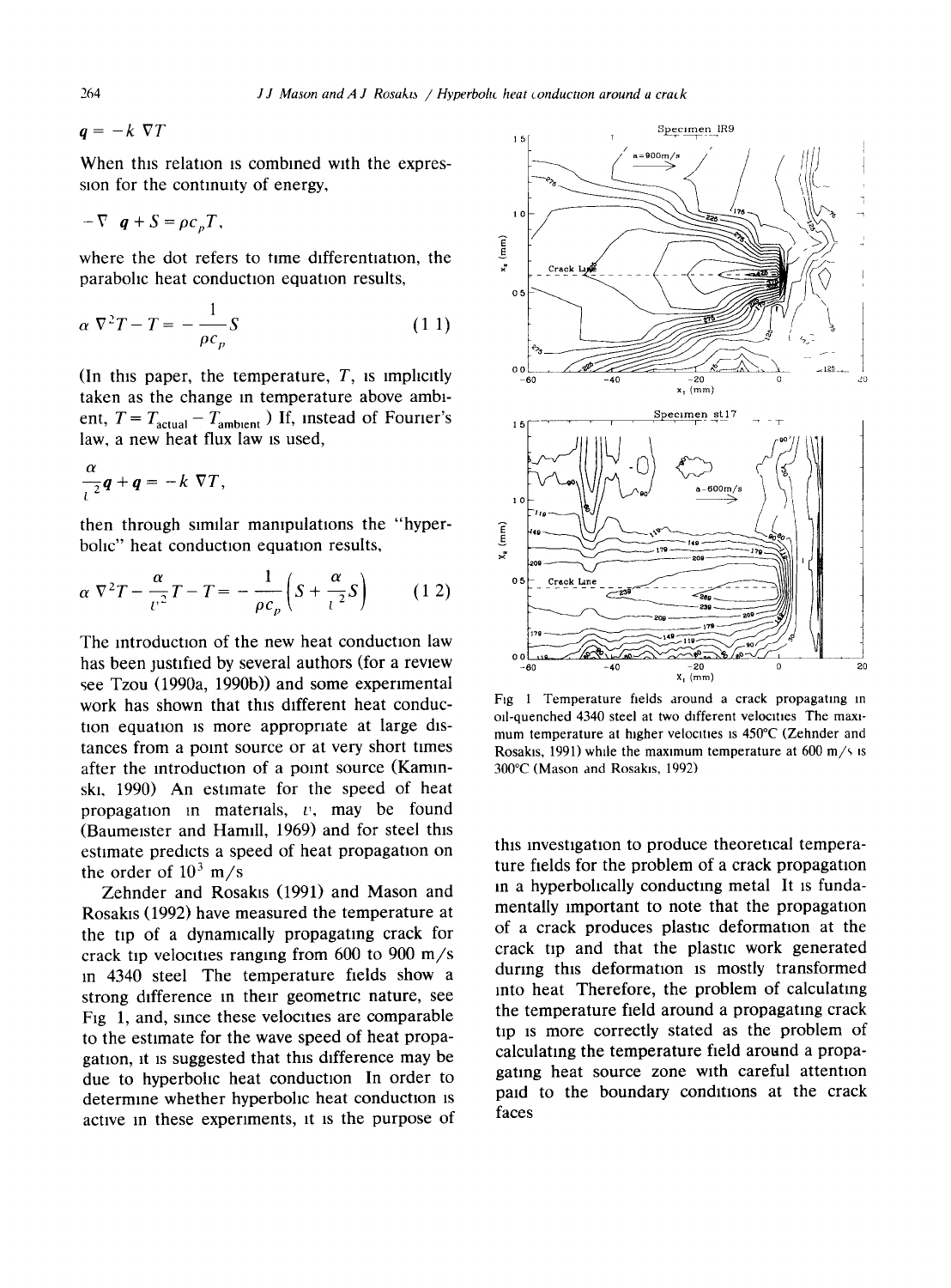Several investigations of the temperature field around a propagating crack have been reported for parabolic heat conduction (For a complete review of this field of work see Mason and Rosakls (1992)) The most pertinent here is the work of Weichert and Schonert (1978) These authors numerically calculated the temperature fields around propagating heat source zones by Integrating the solution of the parabolic heat conduction equation for a travelling point source over a rectangular heat source zone of constant magnitude A similar methodology is used here The dynamic crack is modelled two-dimensionally by a heat source zone, the crack tip plastic zone, propagating at a constant velocity with a trailing line of insulated crack faces (The velocity is a significant fraction of the shear wave speed in the material making it a dynamic crack ) It is assumed that the crack faces do not open It should be noted that in all theoretical investigations of the temperature field around a propagating crack tip the assumptions made about the plastic work zone and, consequently, the heat source zone have proven to be extremely important in the calculation of maximum temperature Due to the complexity of the three-dimensional deformation where temperature measurements are performed (at the surface of the specimen), it is difficult to accurately describe the plastic work zone in closed form and most assumptions result in an oversimplification of the experimental problem Consequently, in this work the shape of the plastic work zone is estimated from the experiments of Zehnder and Rosakis (1991) and Mason and Rosakls (1992) directly, eliminating over-simplification and, thus, more closely approximating the experimental data The effects of shear lip formation, reverse plasticity upon material unloading, et, are implicitly accounted for In the experimental approximation of the actwe plastic zone

# **2. Theoretical development**

First it is necessary to find the solution of the hyperbolic heat conduction equation for a point source travelling at constant velocity Although earlier attempts to provide solutions of Eq  $(1 2)$  for a travelling point source exist (Tzou, 1989a, 1989b), the solution given here includes some corrections that significantly alter the behavior of the solution

We are interested in solving the equation,

$$
\nabla_{z}^{2} T - \frac{1}{v^{2}} T - \frac{1}{\alpha} T
$$
  
=  $-\frac{1}{\rho c_{p} \alpha} \left( S(z_{1} - at, z_{2}) + \frac{\alpha}{v^{2}} S(z_{1} - at, z_{2}) \right),$  (2.1)

for a point source travelling at a constant velocity, a, in the  $z_1$  direction, i.e.,

 $S(z_1 - at, z_2) = \delta(z_1 - at)\delta(z_2)$ 

Substituting for  $S(z_1 - at, z_2)$ , Eq (2 1) becomes

$$
\nabla_z^2 T - \frac{1}{v^2} T - \frac{1}{\alpha} T
$$
  
= 
$$
-\frac{1}{\rho c_p \alpha} \left( \delta(z_1 - at) \delta(z_2) + \frac{\alpha}{v^2} \frac{\partial \delta(z_1 - at)}{\partial t} \delta(z_2) \right)
$$
 (2.2)

It may be shown that the solution of this equation depends upon  $M^2$ , where  $M = a/v$ , and that this dependence may be divided into three regimes,  $M^2$  < 1,  $M^2$  = 1 and  $M^2$  > 1 The former and latter cases will be addressed here

2.1 For the case  $M^2 < 1$ 

By employing the transformation,

$$
\xi_1 = \frac{z_1 - at}{\sqrt{1 - M^2}},
$$
  
\n
$$
\xi_2 = z_2,
$$
  
\nEq. (2.2) may be a

Eq (2 2) may be expressed as

$$
\nabla_{\xi}^{2}T + \frac{a}{\alpha\sqrt{1 - M^{2}}}\frac{\partial T}{\partial \xi_{1}}
$$
  
= 
$$
-\frac{1}{\rho c_{\rho}\alpha}\left(\delta\left(\xi_{1}\sqrt{1 - M^{2}}\right)\delta(\xi_{2}) - \frac{\alpha M^{2}}{a\sqrt{1 - M^{2}}}\frac{\partial\delta\left(\xi_{1}\sqrt{1 - M^{2}}\right)}{\partial \xi_{1}}\delta(\xi_{2})\right)
$$
(2 3)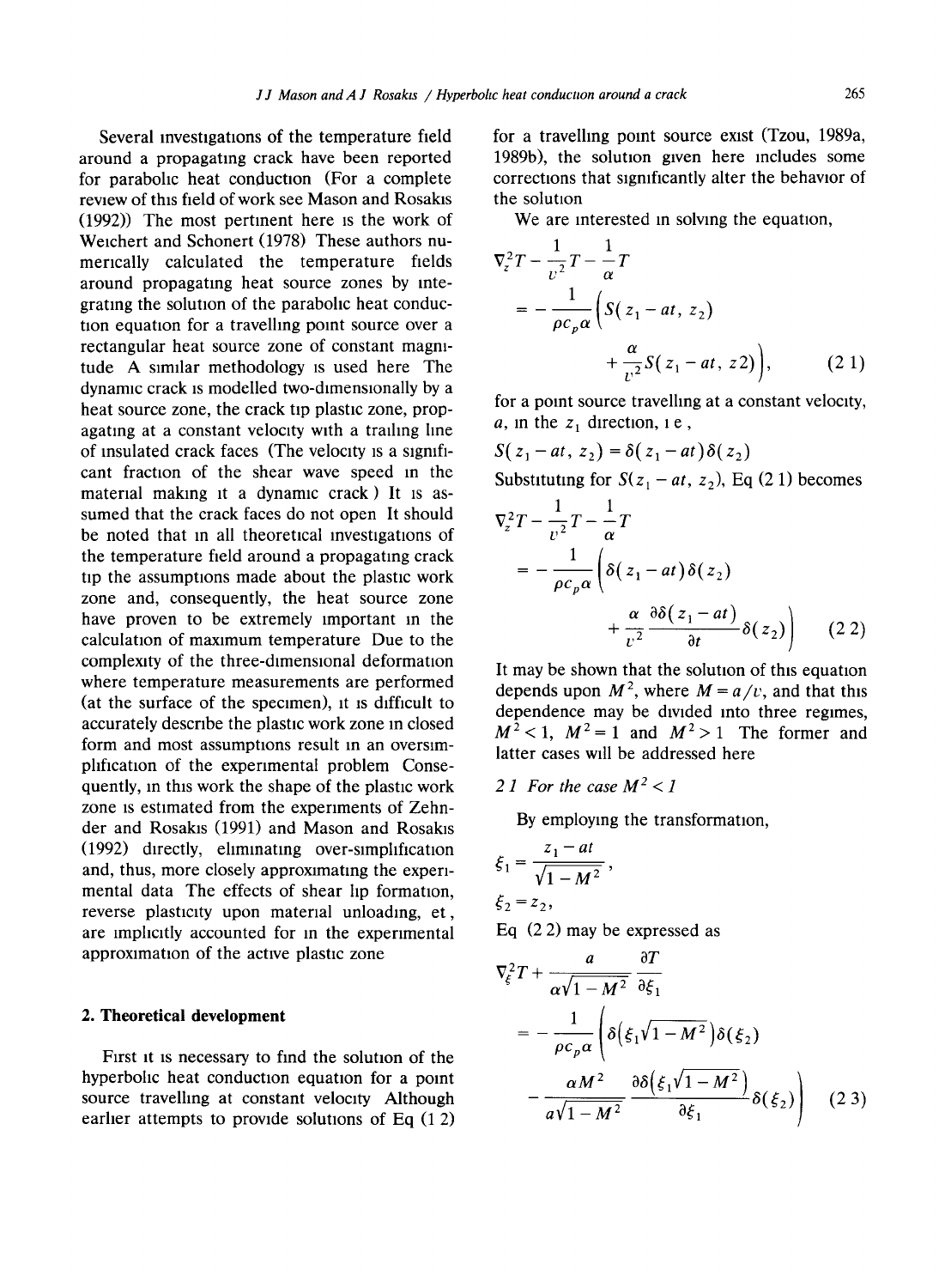We guess a solution to Eq  $(2 3)$  of the form

$$
T_p(\xi_1, \xi_2) = \exp[-\kappa \xi_1] f(\xi_1, \xi_2), \qquad (2\ 4)
$$
  
where

a  $\lambda = 2\pi \sqrt{1 - M^2}$ 

which, when inserted in Eq (23), yields

$$
\nabla_{\xi}^{2} f - \kappa^{2} f = -\frac{1}{\rho c_{p} \alpha} \exp[\kappa \xi_{1}]
$$

$$
\times \left( \delta \left( \xi_{1} \sqrt{1 - M^{2}} \right) \delta(\xi_{2}) - \frac{\alpha M^{2}}{a \sqrt{1 - M^{2}}} \frac{\partial \delta \left( \xi_{1} \sqrt{1 - M^{2}} \right)}{\partial \xi_{1}} \delta(\xi_{2}) \right) \quad (2.5)
$$

The left-hand side of Eq  $(25)$  is the modified Helmholtz equation The Green's function solution of this equation is given by Arfken (1985),

$$
G(\mathbf{r}^{\xi}, \mathbf{r}^{\zeta}) = -\frac{1}{2\pi} K_0(\kappa |\mathbf{r}^{\xi} - \mathbf{r}^{\zeta}|), \qquad (2.6)
$$

where  $K_0(w)$  is the zeroth-order modified Bessel's function of the second kind that

$$
|\mathbf{r}^{\xi} - \mathbf{r}^{\zeta}| = \sqrt{(\xi_1 - \zeta_1)^2 + (\xi_2 - \zeta_2)^2}
$$

The first vector,  $r^{\xi}$ , refers to the point of interest while the second vector,  $r^{\zeta}$ , refers to the location of the point source Using the Green's function for the modified Helmholtz equation, the solution to Eq (2 5) may be found,

$$
f(\xi_1, \xi_2) = \frac{1}{2\pi \rho c_p \alpha} \int_{A^{\zeta}} K_0(\kappa |r^{\xi} - r^{\zeta}|) \exp[\kappa \zeta_1]
$$
  
 
$$
\times \delta(\zeta_1 \sqrt{1 - M^2}) \delta(\zeta_2) d\zeta_1 d\zeta_2
$$
  
 
$$
- \frac{1}{2\pi \rho c_p \alpha} \frac{\alpha M^2}{a \sqrt{1 - M^2}}
$$
  
 
$$
\times \int_{A^{\zeta}} K_0(\kappa |r^{\xi} - r^{\zeta}|) \exp[\kappa \zeta_1]
$$
  
 
$$
\times \frac{\partial \delta(\zeta_1 \sqrt{1 - M^2})}{\partial \zeta_1} \delta(\zeta_2) d\zeta_1 d\zeta_2
$$
  
(27)

Equation  $(2 7)$  may be divided into two integrals

$$
f(\xi_1, \xi_2) = \frac{1}{2\pi \rho c_p \alpha} \left( J_1(\xi_1, \xi_2) + J_2(\xi_1, \xi_2) \right)
$$
\n(2.8)

The first of these integrals is found using the fundamental property of the Dirac delta function,

$$
J_1(\xi_1, \xi_2) = \frac{K_0(\kappa |r^{\xi}|)}{\sqrt{1 - M^2}}
$$
 (2.9)

and the second may be found using the relation

$$
\int G(\xi_1, \xi_2, \zeta_1, \zeta_2) \frac{\partial \delta(\zeta_1)}{\partial \zeta_1} \delta(\zeta_2) d\zeta_1 d\zeta_2
$$
  
= 
$$
- \left( \frac{\partial G(\xi_1, \xi_2, \zeta_1, \zeta_2)}{\partial \zeta_1} \right)_{\zeta_1 = 0, \zeta_2 = 0},
$$

ie,

$$
J_2(\xi_1, \xi_2) = \frac{M^2}{2(1 - M^2)^{3/2}}\n\times \left(K_0(\kappa | \mathbf{r}^{\xi}|) + \frac{\xi_1}{|\mathbf{r}^{\xi}|} K_1(\kappa | \mathbf{r}^{\xi}|)\right)
$$
\n(2.10)

Substituting Eqs (2 9) and (2 10) into Eq (2 8) gives the result

$$
f(\xi_1, \xi_2) = \frac{1}{4\pi\rho c_p \alpha (1 - M^2)^{3/2}}
$$

$$
\times \left( (2 - M^2) K_0(\kappa |r^{\xi}|) + M^2 \frac{\xi_1}{|r^{\xi}|} K_1(\kappa |r^{\xi}|) \right) \qquad (2.11)
$$

Remembering our initial guess for temperature In Eq  $(24)$ , we arrive at the solution to Eq  $(23)$ ,

$$
T_p(\xi_1, \xi_2) = \frac{1}{4 \pi \rho c_p \alpha (1 - M^2)^{3/2}} \exp[-\kappa \xi_1]
$$
  
 
$$
\times \left( (2 - M^2) K_0(\kappa |r^{\xi}|) + M^2 \frac{\xi_1}{|r^{\xi}|} K_1(\kappa |r^{\xi}|) \right), \quad (2.12)
$$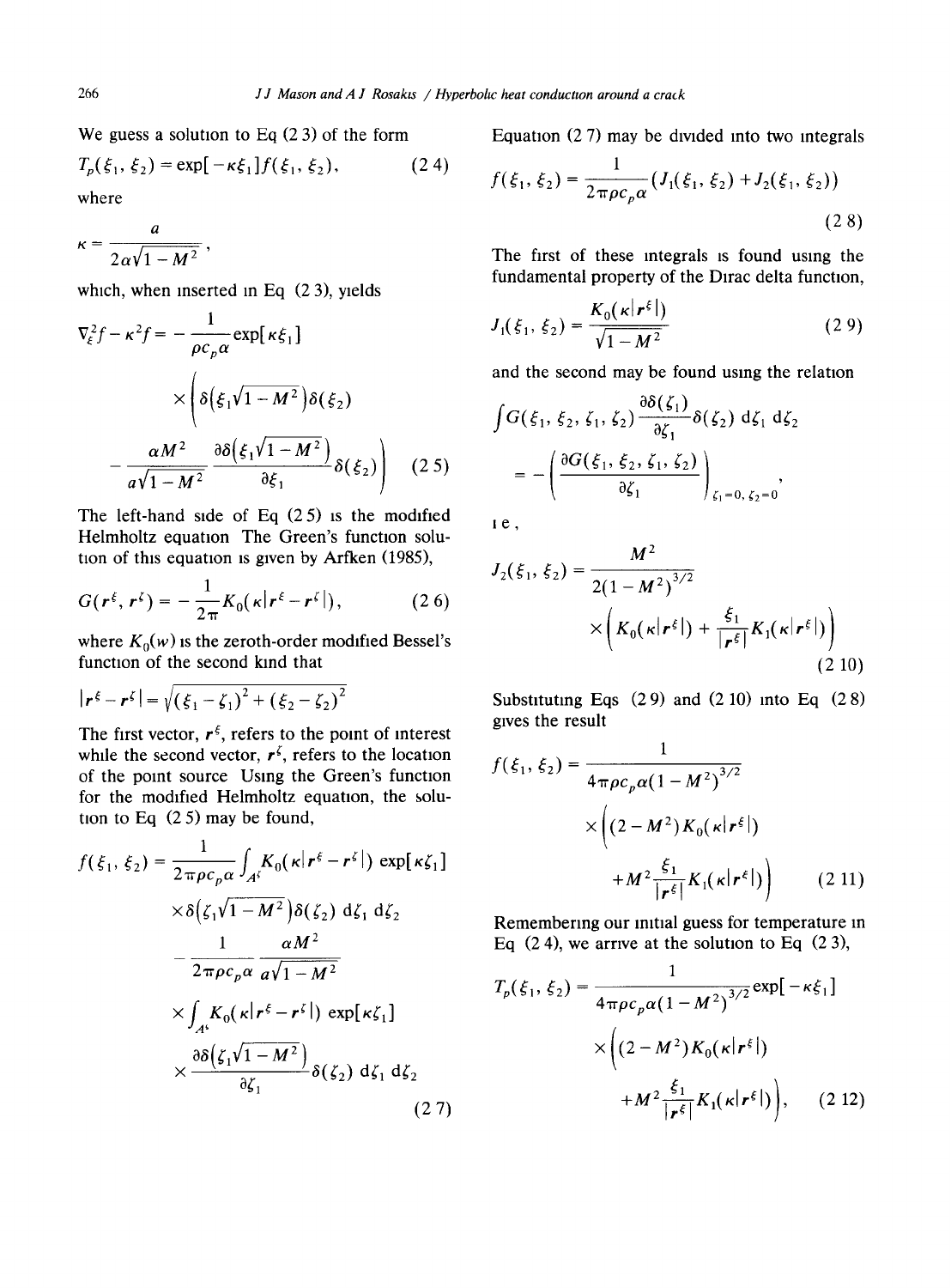where

$$
|\mathbf{r}^{\xi}| = \sqrt{\xi_1^2 + \xi_2^2}
$$

This is the solution for hyperbolic two-dimensional heat flow around a point source travelling in a straight line at a constant speed,  $a < v$ , in an infinite body with  $T = 0$  as  $r \to \infty$  As  $M^2 \to 0$  this function gives the solution of Carslaw and Jaeger (1959) for a travelhng point source in a parabollcally conducting material under identical boundary conditions This solution differs from the solution provided by Tzou (1989a, 1989b) due to the interpretation of the argument of the modified Bessel's function in Eq  $(2 6)$  In the work by Tzou, it appears that the argument of the modified Bessel's function had been interpreted as the difference of the magnitudes of two vectors where it is actually the magnitude of the difference of two vectors The additional multiplier of the second term,  $\xi_1/|r^{\xi}|$ , provides desirable behavior for the point source solution not found m the expressions provided by Tzou Note that using the transformation of coordinates in Eq  $(2 1)$ yields

$$
\nabla_{\xi}^{2}T + \frac{a}{\alpha\sqrt{1 - M^{2}}}\frac{\partial T}{\partial \xi_{1}}
$$
  
= 
$$
-\frac{1}{\rho c_{p}\alpha}\left(S(\xi_{1}\sqrt{1 - M^{2}}, \xi_{2}) - \frac{\alpha M^{2}}{a\sqrt{1 - M^{2}}}\frac{\partial S(\xi_{1}\sqrt{1 - M^{2}}, \xi_{2})}{\partial \xi_{1}}\right)
$$
(2.13)

and that if the slope of the source zone,  $S(\xi_1\sqrt{1-M^2}, \xi_2)$ , is negative in the  $\xi_1$  direction there is a heating contribution due to the second forcing term, if the slope of the source zone in the  $\xi_1$  direction is positive, there is a cooling contribution The slope of a Dirac delta function in the  $\xi_1$  direction is negative infinite for positive  $\xi_1$  and positive infinite for  $\xi_1$  less than zero  $(Pa$ poulis, 1962) Consequently, it is expected that there should be a heating contribution ahead of the point source that transforms to a cooling contribution behind the point source The  $\xi_1/|\mathbf{r}^{\xi}|$  term changes the sign of the second term in the solution to produce this behavior

On the crack faces it is expected that the heat flux out of the material is zero, that is,

$$
q_2 = 0 \begin{cases} \text{for } \xi_2 = 0^+ \text{ and } \xi_1 \le 0, \\ \text{for } \xi_2 = 0^- \text{ and } \xi_1 \le 0 \end{cases}
$$
 (2.14)

Naturally, this is an idealization of the actual boundary condition which would involve radiation transfer, convective transfer, etc However, it is clear that a fixed temperature over the entire crack faces is not an appropriate boundary condition and is not included in this analysis In parabolic heat conduction, symmetry of the temperature solution about the  $x_1$  axis is sufficient to satisfy the boundary condition at the crack faces given by Eq  $(2 14)$ ,

$$
-k\frac{\partial T}{\partial \xi_2}\bigg|_{\xi_2=0} = q_2(\xi_1, 0) = 0
$$

However, for hyperbolic heat conduction the symmetry results m a first-order differential equation, namely,

$$
\left. \frac{-a\alpha}{v^2\sqrt{1-M^2}} \frac{\partial q_2}{\partial \xi_1} \right|_{\xi_2=0} + q_2(\xi_1, 0) = 0
$$

It is obvious from Eq (2.14) that  $q_2 = 0$  is the solution to this equation since the material is in thermal equlhbrium at a constant temperature when  $\xi_1 = \pm \infty$  However, it is clear that in hyperbolic heat conduction symmetry about the  $\xi_1$  axes does not, by itself, imply that  $q_2$  is identically to zero on the  $\xi_1$  axis

# 2 2 For the cases  $M^2 > 1$

By employing the transformation,

$$
\xi_1 = \frac{z_1 - at}{\sqrt{M^2 - 1}}
$$

$$
\xi_2 = z_2,
$$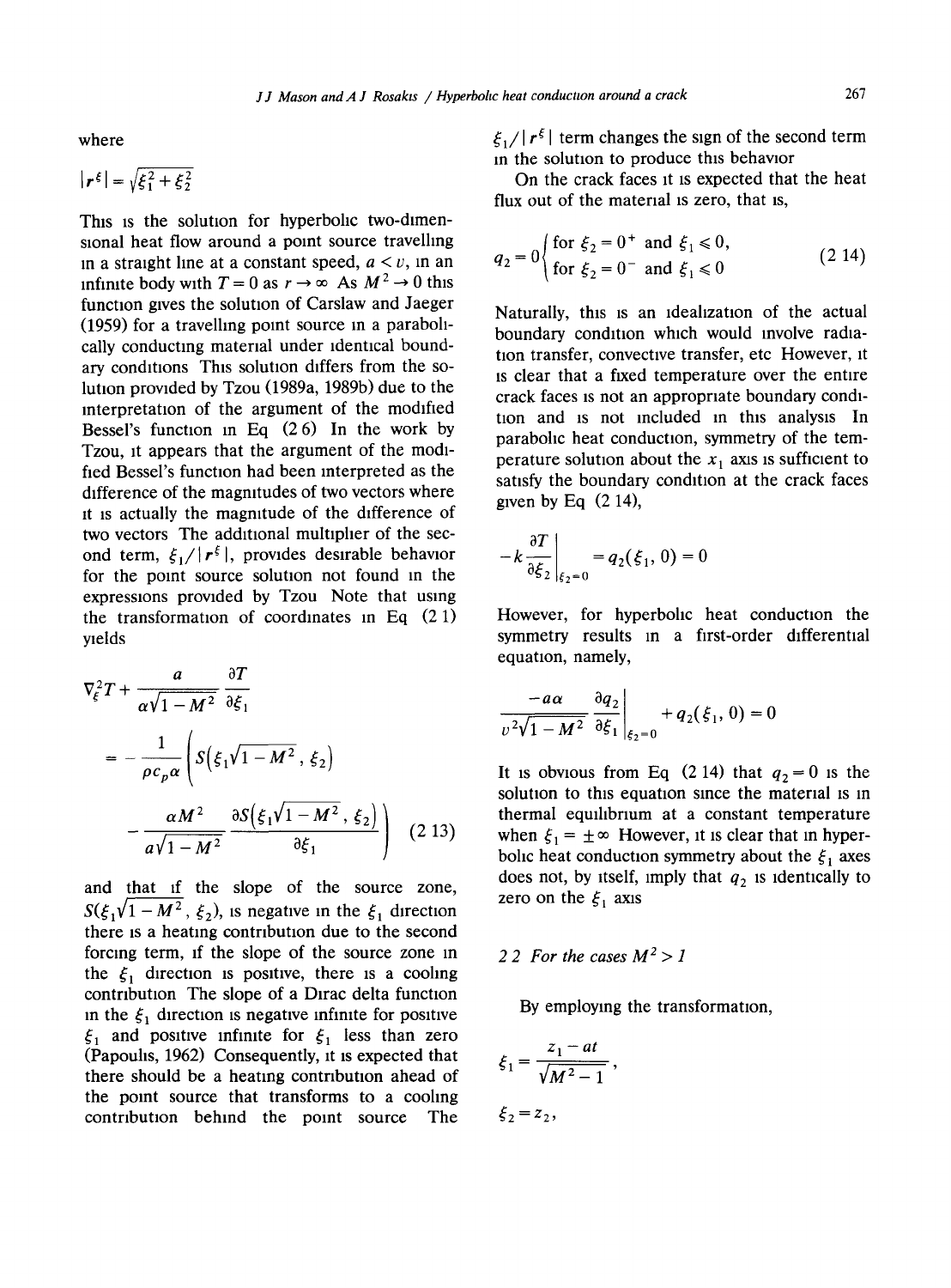Eq (2 2) may be reformulated as

$$
-\frac{\partial^2 T}{\partial \xi_1^2} + \frac{\partial^2 T}{\partial \xi_2^2} + \frac{a}{\alpha \sqrt{M^2 - 1}} \frac{\partial T}{\partial \xi_1}
$$
  

$$
= -\frac{1}{\rho c_\rho \alpha} \left( \delta \left( \xi_1 \sqrt{M^2 - 1} \right) \delta(\xi_2) - \frac{\alpha M^2}{\alpha \sqrt{M^2 - 1}} \frac{\partial \delta \left( \xi_1 \sqrt{M^2 - 1} \right)}{\partial \xi_1} \delta(\xi_2) \right) \quad (2.15)
$$

**We guess a** solution to Eq (2 15) of the form

$$
T_p(\xi_1, \xi_2) = \exp[\kappa \xi_1] f(\xi_1, \xi_2), \qquad (2.16)
$$

where

a  $2\alpha\sqrt{M^2-1}$ 

and substitute above resulting in

$$
\frac{\partial^2 f}{\partial \xi_1^2} - \frac{\partial^2 f}{\partial \xi_2^2} + \kappa^2 f
$$
  
= 
$$
\frac{1}{\rho c_p \alpha} \exp[-\kappa \xi_1] \left( \delta(\xi_1 \sqrt{M^2 - 1}) \delta(\xi_2) - \frac{\alpha M^2}{a \sqrt{M^2 - 1}} \frac{\partial \delta(\xi_1 \sqrt{M^2 - 1})}{\partial \xi_1} \delta(\xi_2) \right)
$$
(2.17)

The left-hand side of this equation is the telegraph equation The Green's function for this equation may be found in Duff and Naylor (1966),

$$
G(\mathbf{r}^{\xi}, \mathbf{r}^{\zeta})
$$
  
=  $\frac{1}{2}I_0(\kappa|\mathbf{r}^{\xi} - \mathbf{r}^{\zeta}|)H(|\mathbf{r}^{\xi} - \mathbf{r}^{\zeta}|^2)H(\zeta_1 - \xi_1),$  (2.18)

where  $I_0$  is the zeroth-order modified Bessel function of the first kind,  $H(x)$  is the Heaviside function and

$$
|\mathbf{r}^{\xi} - \mathbf{r}^{\zeta}| = \sqrt{(\xi_1 - \zeta_1)^2 - (\xi_2 - \zeta_2)^2}
$$

Because of the Heavlslde terms, the solution in Eq (2 18) is zero outside a triangular regime behind the point source There exists another Green's function that IS non-zero ahead of the point source, but this function 1s not used due to obvious physical arguments Because the point source is travelling faster than the wave speed of heat propagation in the material, it is physically impossible to have a finite temperature ahead of the point source Also, due to the Heaviside terms, the temperature exhibits a jump or shock along lines inclined at an angle  $\omega$  to the negative  $\xi_1$  axis The shock angle,  $\omega$ , is given by the familiar formula,

$$
\omega = \pm \, \sin^{-1}(1/M) \tag{2.19}
$$

Not surprisingly, these thermal shocks are quite similar to the shocks found in super-some fluid flow This is to be expected since Eq  $(1\ 2)$  is, in fact, the damped wave equation

Convolution of the Green's function for the telegraph equation with the forcing term in Eq. (2 15) results in two Integrals As before, the first of these integrals is found using the fundamental property of the Dlrac delta function,

$$
J_1(\xi_1, \xi_2) = \frac{I_0(\kappa |r^{\xi}|)}{\sqrt{M^2 - 1}} \quad H(|r^{\xi}|^2)H(-\xi_1)
$$

The second integral is found using the additional relation  $\delta(x-c)\delta(x) = 0$ ,

$$
J_2(\xi_1, \xi_2) = -\frac{M^2}{2(M^2 - 1)^{3/2}}
$$

$$
\times \left( I_0(\kappa | \mathbf{r}^{\xi}|) + \frac{\xi_1}{|\mathbf{r}^{\xi}|} I_1(\kappa | \mathbf{r}^{\xi}|) \right)
$$

$$
\times H(|\mathbf{r}^{\xi}|^2) H(-\xi_1)
$$

Combining these two gives the result

$$
f(\xi_1, \xi_2) = \frac{1}{4\rho c_p \alpha (M^2 - 1)^{3/2}}
$$

$$
\times \left( (M^2 - 2) I_0(\kappa |r^{\xi}|) - M^2 \frac{\xi_1}{|r^{\xi}|} I_1(\kappa |r^{\xi}|) \right) H(|r^{\xi}|^2) H(-\xi_1)
$$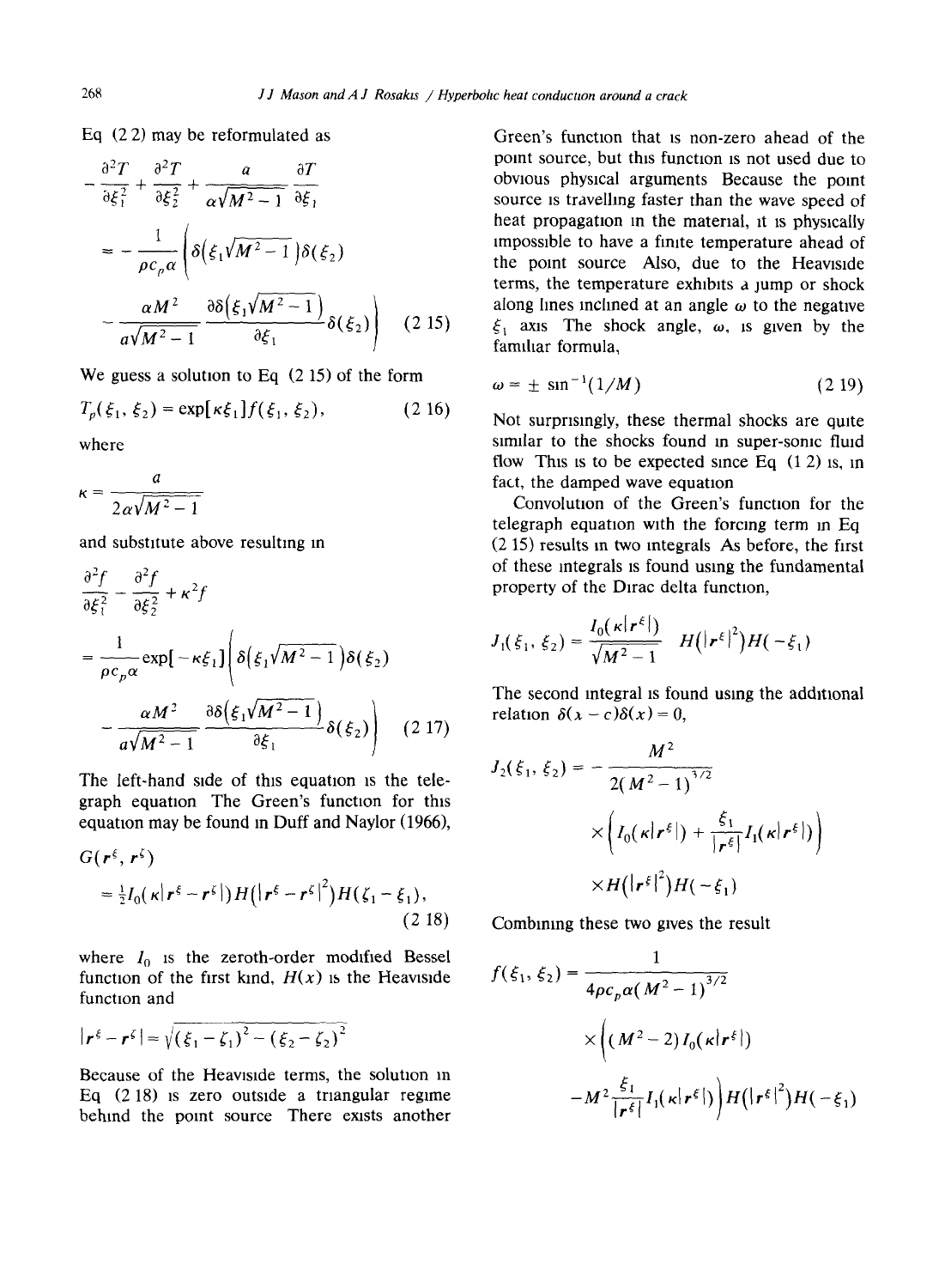Remembermg our initial guess for temperature in Eq (2 16), we arrive at the final result,

$$
T_p(\xi_1, \xi_2)
$$
  
= 
$$
\frac{1}{4\rho c_p \alpha (M^2 - 1)^{3/2}} \exp[\kappa \xi_1]
$$
  

$$
\times \left( (M^2 - 2) I_0(\kappa |r^{\xi}|) - M^2 \frac{\xi_1}{|r^{\xi}|} I_1(\kappa |r^{\xi}|) \right)
$$
  

$$
\times H(|r^{\xi}|^2) H(-\xi_1)
$$
(2.20)

This is the solution of Eq  $(2 3)$  for a point source travelling at constant velocity with  $M^2 > 1$  It differs significantly from the solution reported by Tzou (1989a, 1989b) due to the use of the correct Green's function solution for the telegraph equation It must be re-emphasized that the definition of the argument of the modified Bessel's functions,  $|r^{\xi}|$ , is significantly different in this case than in the previous case, and, furthermore, that the sign of the argument of the leading exponential term has changed Although the two solutions appear similar, they are, in fact, not very similar at all, for example, this solution does not converge to the solution of Carslaw and Jaeger (1959) under any circumstances Note the effect of the cooling term in the forcing function on the right-



Fig 2 Experimental measurements and theoretical approximations to the plastic work zone on the surface of oil-quenched 4340 steel during dynamic fracture At 900 m/s the work zone is smaller (Zehnder and Rosakis, 1991) than the work zone at 600 m/s (Mason and Rosakis, 1992) For each experiment the aspect ratio is the same,  $f = 0.05$ , but the size,  $\delta$ , differs At 900 m/s  $\delta = 5.9$ , at 600 m/s  $\delta = 75$  (See Section 2.3)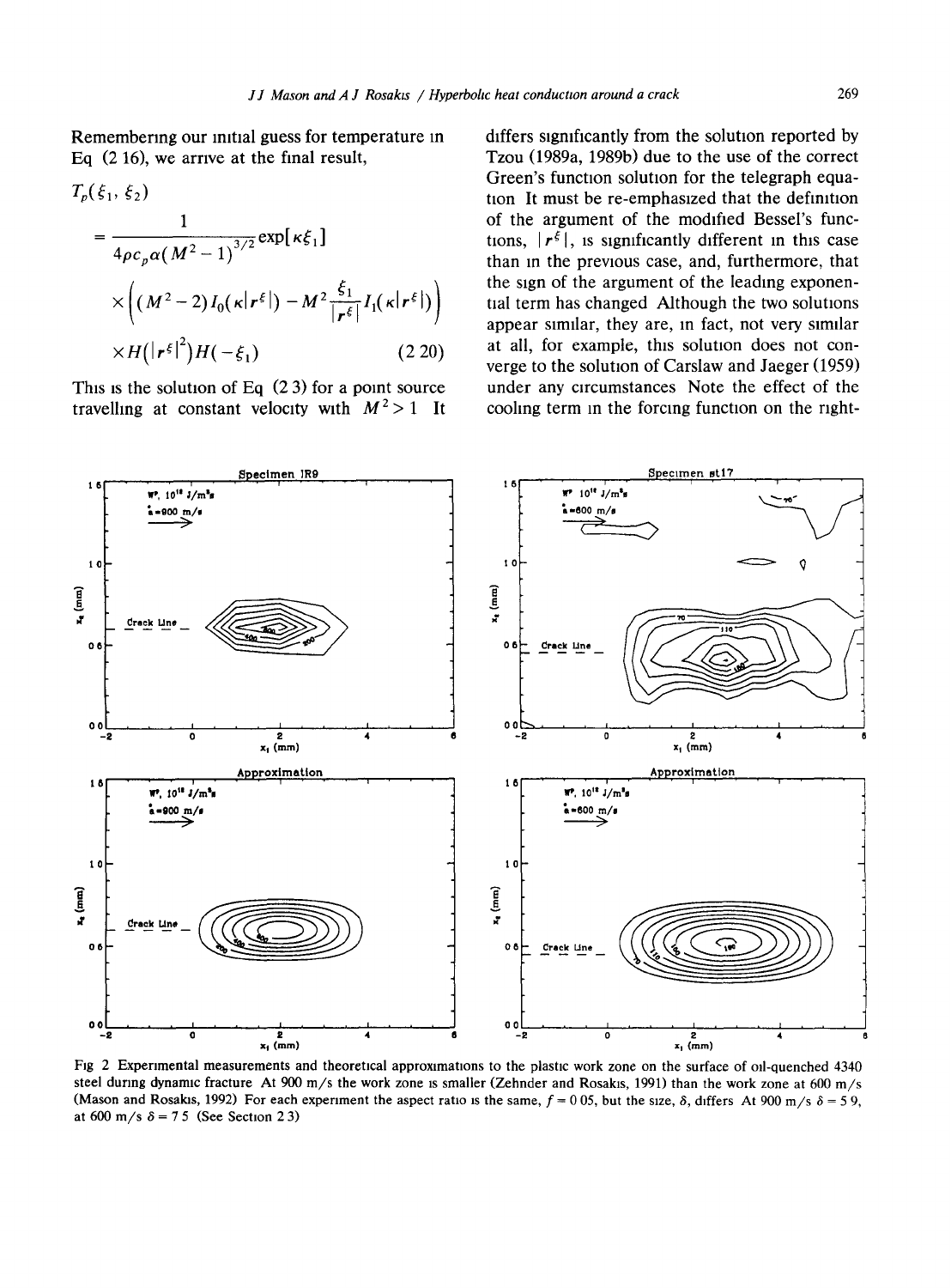hand side of Eq (2.15), when  $M^2 < 2$  the temperature at the location of the point source is negative due to the fact that  $I_1(w) \rightarrow 0$  as  $w \rightarrow 0$  while  $I_0(w) \rightarrow 1$  as  $w \rightarrow 0$  If the cooling term in the forcing function of Eq (2 15) were neglected this effect would not be observed When  $M^2 > 2$ , the solution is always positive

### *2 3 Integranon over the source zone*

For the sake of simplicity the heat source zone,  $S(\xi_1, \xi_2)$ , has been assumed to be defined only on the rectangle  $\xi_1 \in [0, \delta/\sqrt{1-M^2}]$  and  $\xi_2 \in [-f\delta, f\delta]$  where f is the aspect ratio of the zone, elsewhere it is identically to zero From the experimental work of Zehnder and Rosakis (1991) and Mason and Rosakis (1992) it is seen that a close approximation to the experimental heat source zone is given by

$$
\frac{S(\xi_1, \xi_2)}{Q} = \frac{1}{2f} \left[ 1 - \cos \left( \frac{2\pi \sqrt{1 - M^2} \xi_1}{\delta} \right) \right]
$$

$$
\times \left[ 1 + \cos \left( \frac{\pi \xi_2}{f \delta} \right) \right],
$$

where  $f = 0.05$  A comparison of the approximate plastic zone,  $S(\xi_1, \xi_2)$ , with the experimentally estimated plastic zone is shown in Fig 2 for both testing conditions Following the work of Bever et al (1973) it is assumed that 90% of the plastic work is converted to heat The inclusion of *1/2f*  in the denominator gives this function characteristics of a Dirac delta function in the  $\xi_2$  (or  $x_2$ , given below) direction as  $f \rightarrow 0$  Consequently, this function is also normalized so that its integral in two dimensions is unity giving usable results if f is allowed to be zero. The multiplier,  $Q$ , is found experimentally from the maximum value of the work rate density and the relation between Q and the maximum of the function,

 $Q = \frac{1}{2} f Q_{\text{max}}$ 

Once this relation for the heat source zone has been assumed, letting

$$
x_1 = \zeta_1 = \sqrt{1 - M^2} \frac{\xi_1}{\delta},
$$
  
\n
$$
x_2 = \zeta_2 = \frac{\xi_2}{\delta},
$$
 (2.21)

the temperature field due to the heat source zone ahead of a crack tip may be found by a convolution

$$
T(x_1, x_2) = Q\delta^2 \int_0^1 \int_{-f}^f \frac{S(\zeta_1, \zeta_2)}{Q} \times T_p(x_1 - \zeta_1, x_2 - \zeta_2) d\zeta_2 d\zeta_1,
$$

or, more specifically, for  $M^2 < 1$ 

$$
T(x_1, x_2)
$$

$$
= \frac{Q\delta^{2}}{4\pi\rho c_{p}\alpha(1-M^{2})^{3/2}}\n\times \int_{0}^{1} \int_{-f}^{f} \frac{S(\zeta_{1},\zeta_{2})}{Q} \exp\left[\frac{-\psi(x_{1}-\zeta_{1})}{1-M^{2}}\right]\n\times \left[(2-M^{2})K_{0}\left(\frac{\psi|r^{x}-r^{\zeta}|}{1-M^{2}}\right)\n+ M^{2}\frac{(x_{1}-\zeta_{1})}{|r^{x}-r^{\zeta}|}K_{1}\left(\frac{\psi|r^{x}-r^{\zeta}|}{1-M^{2}}\right)\right] d\zeta_{2} d\zeta_{1},
$$
\n(2.22a)

where

$$
\psi = \frac{a\delta}{2\alpha},
$$
  
\n
$$
|\mathbf{r}^x - \mathbf{r}^{\zeta}| = \sqrt{(x_1 - \zeta_1)^2 + (1 - M^2)(x_2 - \zeta_2)^2}
$$
  
\n(2.22b)

Normalizing temperature with respect to *QS/*   $\rho c_p a$  for numerical integration yields

$$
\theta(x_1, x_2) = \frac{\rho c_p a}{Q \delta} T(x_1, x_2)
$$
  
\n
$$
= \frac{\psi}{2\pi (1 - M^2)^{3/2}}
$$
  
\n
$$
\times \int_0^1 \int_{-f}^f \frac{S(\zeta_1, \zeta_2)}{Q} \exp\left[\frac{-\psi(x_1 - \zeta_1)}{1 - M^2}\right]
$$
  
\n
$$
\times \left[ (2 - M^2) K_0 \left( \frac{\psi | \mathbf{r}^x - \mathbf{r}^\zeta |}{1 - M^2} \right) + M^2 \frac{(x_1 - \zeta_1)}{|\mathbf{r}^x - \mathbf{r}^\zeta|} K_1 \left( \frac{\psi | \mathbf{r}^x - \mathbf{r}^\zeta |}{1 - M^2} \right) \right] d\zeta_2 d\zeta_1
$$
  
\n(2.23a)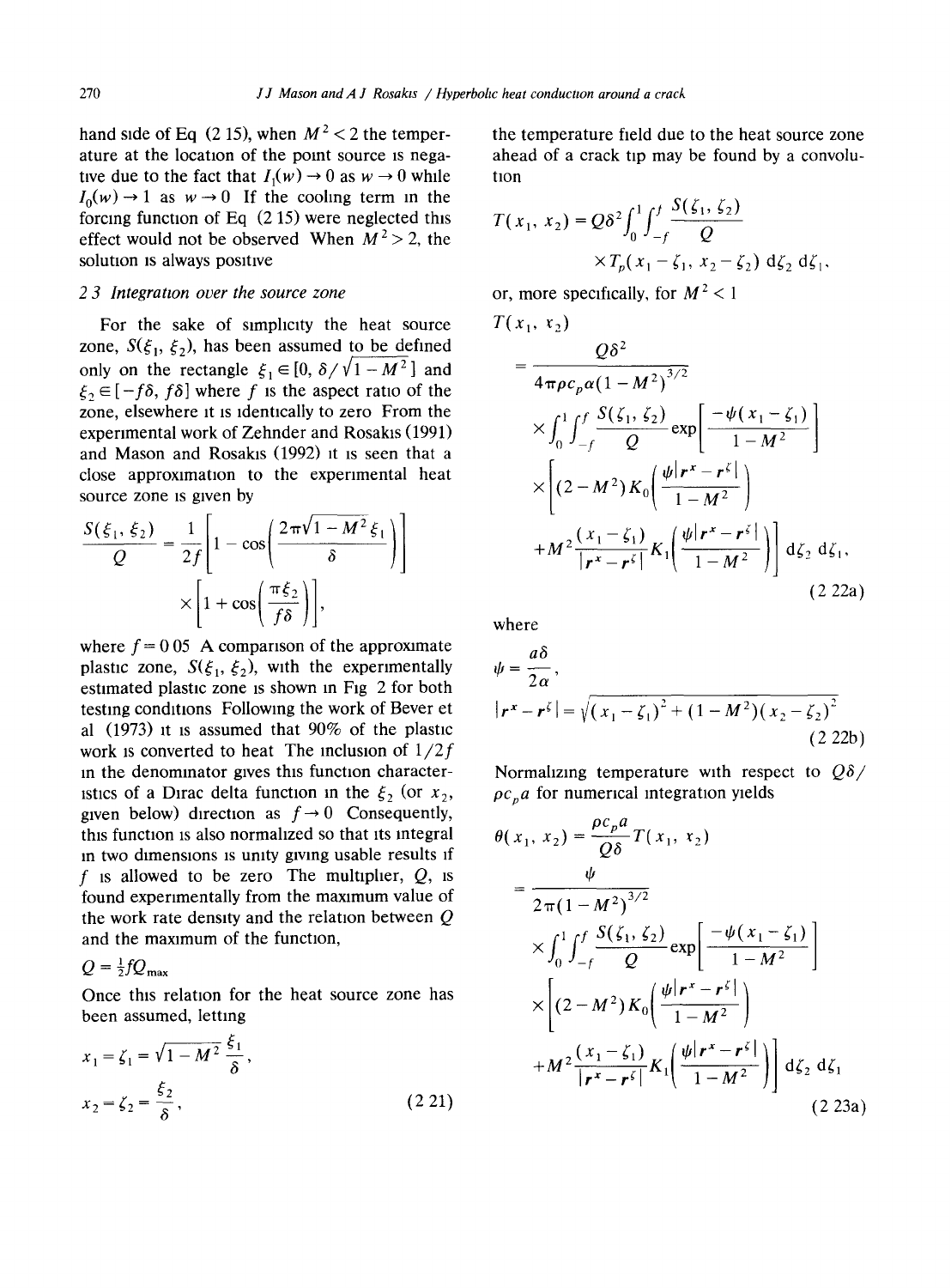$$
\theta(x_1, x_2)
$$
\n
$$
= \frac{\psi}{2(M^2 - 1)^{3/2}}
$$
\n
$$
\times \int_0^1 \int_{-f}^f \frac{S(\zeta_1, \zeta_2)}{Q} \exp\left[\frac{-\psi(x_1 - \zeta_1)}{M^2 - 1}\right]
$$
\n
$$
\times \left[ (M^2 - 2)I_0 \left( \frac{\psi |r^x - r^{\zeta}|}{M^2 - 1} \right) - M^2 \frac{(x_1 - \zeta_1)}{|r^x - r^{\zeta}|} I_1 \left( \frac{\psi |r^x - r^{\zeta}|}{M^2 - 1} \right) \right]
$$
\n
$$
\times H(|r^x - r^{\zeta}|^2) H(-x_1 + \zeta_1) d\zeta_2 d\zeta_1
$$
\n(2.23b)

Numerical integration of the solution for  $M^2$ < 1 proceeds without avail The singularity in the modified Bessel's function of the zeroth order at the origin is logarithmic, therefore the integral is finite The singularity in the modified Bessel's function of the first order at the same point is of order  $1/|\mathbf{r}^x - \mathbf{r}^{\zeta}|$  which is integrable in two dimensions (This is easily shown by a conversion to polar coordinates) Multiplication of  $K_1(\psi | r^x$  $r^{\zeta}$ ) by the factor  $(x_1 - \zeta_1)/|r^x - r^{\zeta}|$  does not change the order of the singularity of this term since at  $(x_1 - \zeta_1) = (x_2 - \zeta_2) = 0$  this term is finite For  $M^2 > 1$ , the integration is quite simple Since both modified Bessel functions of the first kind are finite at the origin, the only singularity occurs in the second term and this remains integrable (This is easily shown using polar coordinates )

The convolution, Eq (2 22a), is evaluated numerically for  $\psi \in [0 \ 01, 1, 100]$  and  $M^2 \in$  $[0, 0.5, 0.9, 100, 10<sup>4</sup>]$  The modified Bessel's functions are evaluated either by using IMSL subroutines for small arguments or by using the asymptotic expressions given below for larger arguments To find the value of the integral a two-dimensional Gauss-Legendre scheme is employed The number of integration points increased with the value of  $\psi$ 

# Similarly for  $M^2 > 1$  24 Asymptotic analysis of the integration

By employing the transform

$$
x_1 = \frac{z_1 - at}{\delta},
$$
  

$$
x_2 = \frac{z_2}{\delta},
$$

in Eqs  $(1 1)$  and  $(1 2)$ , the following expressions are found,

$$
\frac{1}{2\psi}\nabla_x^2 T + \frac{\partial T}{\partial x_1} = -\frac{\delta}{a\rho c_p}S
$$
 (2.24a)

and

$$
\frac{1}{2\psi}\nabla_x^2 T - \frac{M^2}{2\psi}\frac{\partial^2 T}{\partial x_1^2} + \frac{\partial T}{\partial x_1}
$$
  
= 
$$
-\left(\frac{\delta}{a\rho c_\rho}S - \frac{M^2}{2\psi}S\right),
$$
 (2.24b)

respectively Note that as the parameter  $\psi$  gets large the left-hand sides of both equations become more adiabatic and that the solution to the adiabatic equation is given simply as

$$
\theta_{a}(x_{1}, x_{2}) = \begin{cases}\n\frac{1}{2f} [1 + \cos(\pi x_{2}/f)], & \text{for } x_{1} \leq 0 \text{ and } x_{2} \in [-f, f], \\
\frac{1}{2f} [1 + \cos(\pi x_{2}/f)] & \times \left(1 - x_{1} + \frac{1}{2\pi} \sin(2\pi x_{1})\right), \\
\text{for } x_{1} \in [0, 1], \quad x_{2} \in [-f, f], \\
0, \text{ otherwise},\n\end{cases}
$$
\n(2.25)

where the temperature has been normalized by  $Q\delta/\rho c_n a$  From the definition of  $\psi$ , it is seen that one of three things may be occurring when  $\psi \to \infty$   $\alpha \to 0$ ,  $\alpha \to \infty$  or  $\delta \to \infty$  In Eqs (224a) and (2.24b) as  $\psi \rightarrow \infty$  the left-hand side becomes the adiabatic equation, but, depending upon how  $\psi$  is increasing, through  $\alpha$ , a or  $\delta$ , the right-hand side may be affected as well Normalizing the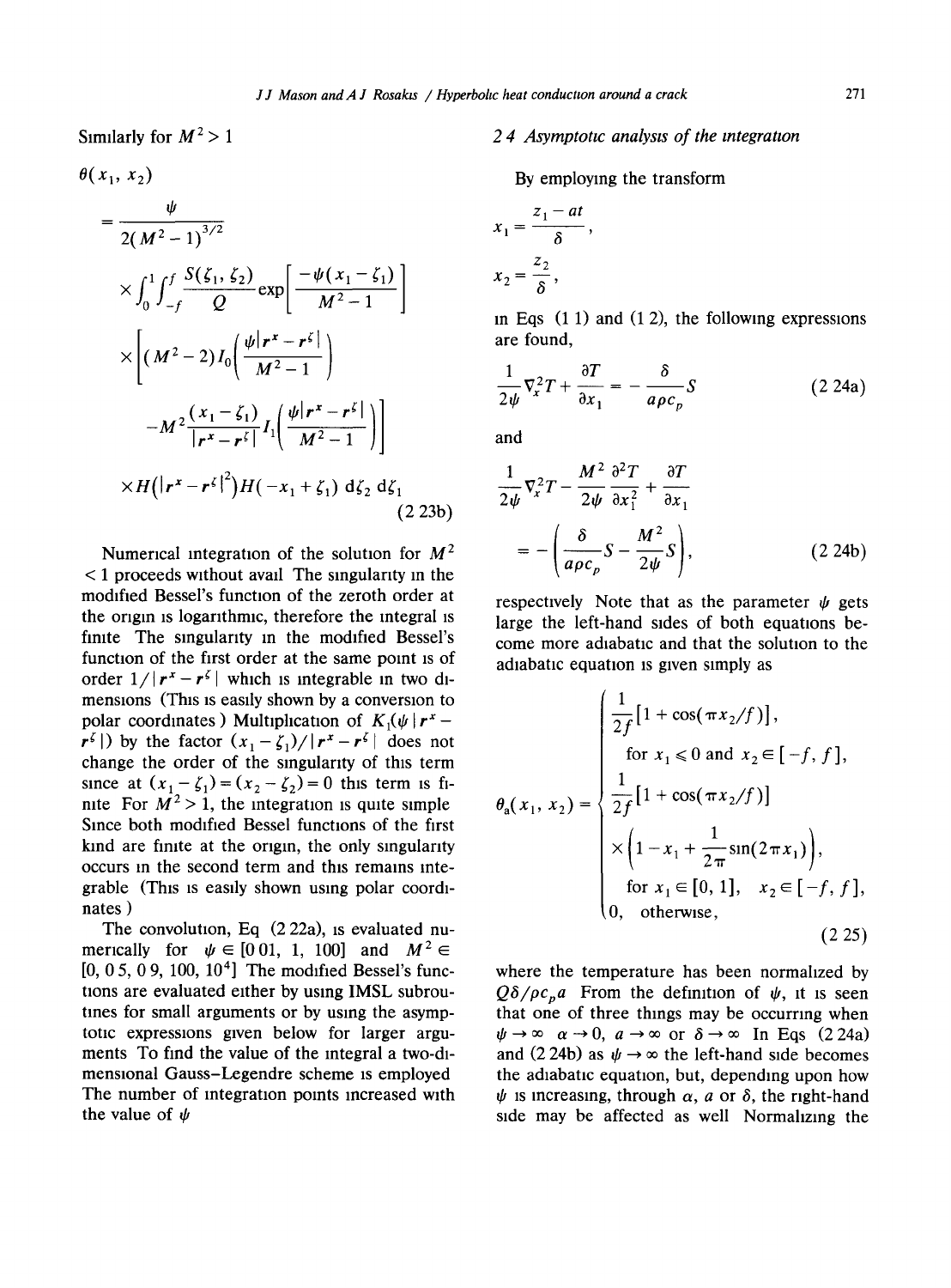temperature with respect to  $Q\delta/\rho c_p a$  in Eq (2 23a) removes this ambiguity in the limit, and, thus, the point source term in the mtegrand of Eq  $(2\ 23a)$  rather than Eq  $(2\ 22a)$  is examined asymptotically for  $M^2 < 1$ 

For large arguments the modified Bessel's functions can be approximated by

$$
K_0(w) \sim \sqrt{\frac{\pi}{2w}} \exp[-w]
$$
  
\n
$$
\times \left(1 - \frac{1}{8w} + \frac{9}{128w^2} + \right),
$$
  
\n
$$
K_1(w) \sim \sqrt{\frac{\pi}{2w}} \exp[-w]
$$
  
\n
$$
\times \left(1 + \frac{3}{8w} - \frac{15}{128w^2} + \right) \qquad (2.26)
$$

Using only the first terms, the point source in the integrand for  $M^2 < 1$ , Eq (2.23a), can be rewritten as

$$
\theta_p(x_1, x_2) \sim \frac{\psi}{2\pi(1 - M^2)} \sqrt{\frac{\pi}{2\psi |r^x|}}
$$

$$
\times \exp\left[\frac{-\psi(x_1 + |r^x|)}{1 - M^2}\right]
$$

$$
\times \left(2 - M^2 + M^2 \frac{x_1}{|r^x|}\right), \qquad (2.27)
$$

where

$$
|\mathbf{r}^x| = \sqrt{x_1^2 + (1 - M^2)x_2^2}
$$

Given that for small  $x_2/x_1$ 

$$
\exp\left[-\frac{\psi}{1-M^2}|\mathbf{r}^x|\right] \approx \exp\left[-\frac{\psi}{1-M^2}|x_1|\right]
$$

$$
\times \exp\left[-\frac{\psi|x_1|}{2}\left(\frac{x_2}{x_1}\right)^2\right],\tag{2.28}
$$

Eq (2 27) may be expanded to take the following form,

$$
\theta_p(x_1, x_2) \sim \frac{\psi}{2\pi(1 - M^2)} \sqrt{\frac{\pi}{2\psi |x_1|}}\n\times \exp\left[-\frac{\psi}{1 - M^2}(x_1 + |x_1|)\right]\n\times \exp\left[-\frac{\psi |x_1|}{2}\left(\frac{x_2}{x_1}\right)^2\right]\n\times \left[2 - M^2 + \text{sgn}(x_1)M^2 - (\{2 \text{ sgn}(x_1)M^2(1 - M^2)\n+ [2 - M^2 + \text{sgn}(x_1)M^2]\n\times (1 - M^2)\}/4)\left(\frac{x_2}{x_1}\right)^2\right]
$$

When  $x_1 > 0$  the exponential term  $\exp[-\psi(x_1 +$  $|x_1|/((1-M^2))$  dominates the solution and  $T_p(x_1, x_2) \sim 0$ , on the other hand, when  $x_1 \le 0$ ,  $(x_1 + |x_1|) = 0$ , the same exponential term disappears and sgn( $x_1$ ) is always negative Thus,

$$
\theta_p(x_1, x_2) \sim \begin{cases} \sqrt{\frac{\psi}{2\pi |x_1|}} \exp\left[-\frac{\psi}{2|x_1|} x_2^2\right] \\ \times \left[1 - \frac{(1 - 2M^2)}{4} \left(\frac{x_2}{x_1}\right)^2 + \right], \\ \text{for } x_1 < 0, \\ 0, \text{ for } x_1 > 0 \end{cases}
$$
 (2.29)

It is clear that, as  $\psi/2|x_1|$  becomes large, the second term in the expansion becomes negligible and the solution becomes independent of  $M<sup>2</sup>$ Consequently, the solution for the hyperbohc heat conduction equation and the solution for the parabolic heat conduction equation converge to the same result It is also clear that as  $\psi/2|x_1|$  $\rightarrow \infty$ ,  $\theta_p(x_1, x_2)$  becomes, as expected from the adiabatic solution, a Dlrac delta function (Arfken, 1985) in  $x_2$  However, contrary to the solution for the adiabatic equation and in keeping with the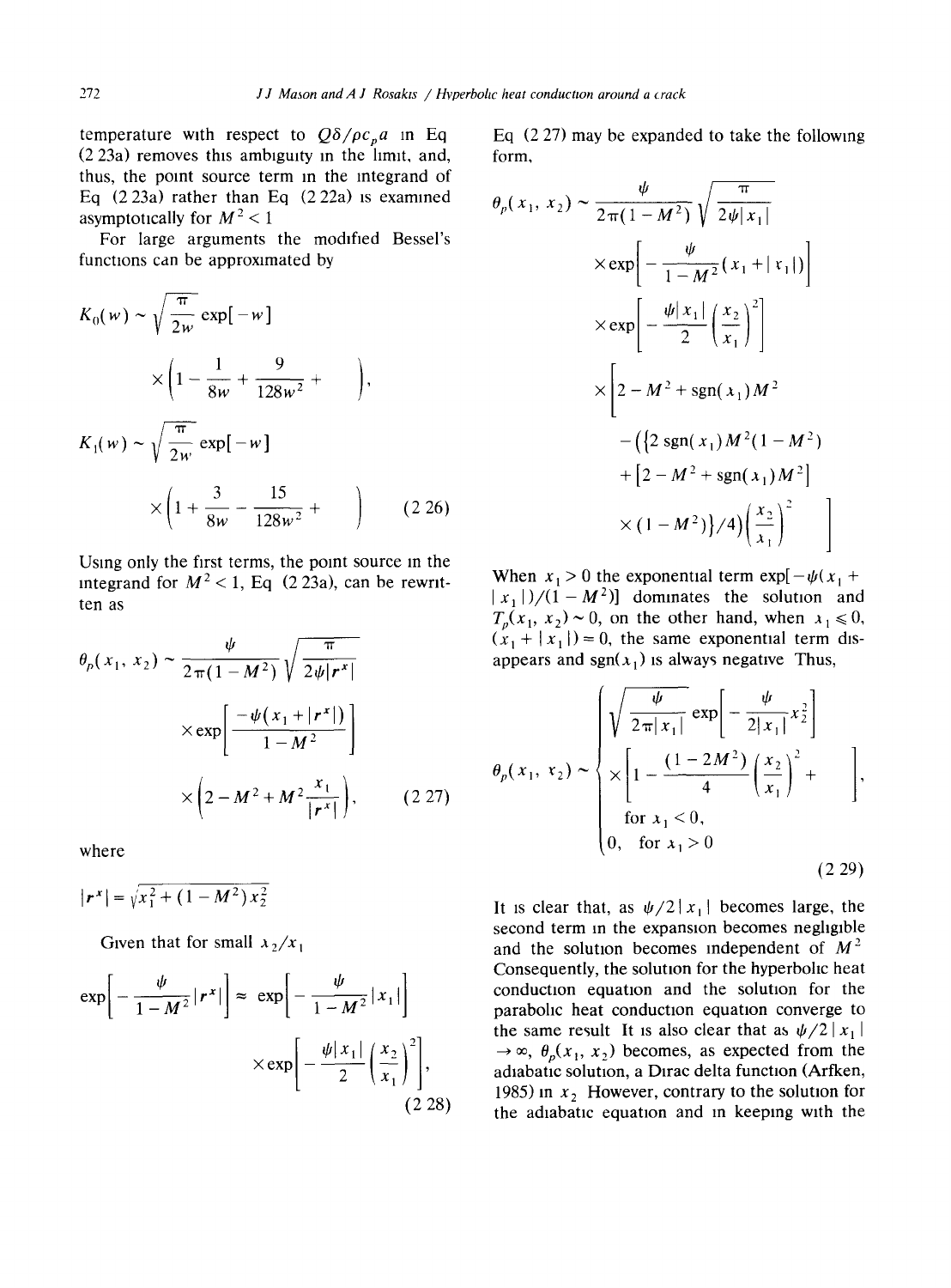boundary condition  $T \to \infty$  as  $r^x \to \infty$ , the function in Eq  $(2 29)$  loses its Dirac delta function character as  $|x_1|$  grows

Not surprisingly, similar results are found for the case  $M^2 > 1$  Asymptotic analysis using the approximations

$$
I_0(w) \sim \sqrt{\frac{1}{2\pi w}} \exp[w],
$$
  

$$
I_1(w) \sim \sqrt{\frac{1}{2\pi w}} \exp[w]
$$

and following the same steps outlined above leads to the same leading term characterization of the solution as for the case  $M^2 < 1$  Since the governing equation becomes adiabatic as the approximation becomes more accurate it is to be expected that both solutions converge to the same result as they do

### **3. Results and discussion**

The solution for the simplest case, the adiabatic case in Eq  $(2 25)$ , is shown in Fig 3 Behind the heat source zone the adiabatic solution is characterized by contours of constant temperature extending from the heat source zone to  $x_1 = -\infty$  parallel to the crack faces In front of the crack tip, in the heat source zone, the gradient of temperature along lines extending radially from the crack tip appears to be constant Although it is not true mathematically that the radial gradient in the heat source zone is constant, it is noted that the expression for the zone used here is an approximation to the experimental data and that "averaging" in the experiments due to the finite infrared detector size reduces the accuracy of the measurements near the crack tip (Zehnder and Kalhvayahl, 1991) Generally, it is expected that if adiabatic conditions prevail at the crack tip, a nearly constant radial gradient may be recorded experimentally Good quantitative agreement is found between the predicted temperature rise and the measured temperature rise A maximum temperature rise of 298°C is seen in the experiment when  $a = 600$  m/s, and



Fig 3 The temperature field due to the approximate plastic work zone shown in Fig 2 for adiabatic conditions. The box indicates the region of non-zero plastic work (see Section 23) Good qualitative and quantitative agreement with the experimental results for  $a = 600$  m/s is seen. The predicted temperature rise for  $a = 900$  m/s is also good, however, the shape of the field does not agree with that measured when  $a = 900$  m/s (See Fig 1)

the predicted result, 304°C occurring along the crack hne, IS very close to that measurement The minimum temperature is  $0^{\circ}$ C occurring everywhere outside  $-$  except directly behind  $-$  the heat source zone

The results of the numerical integration for the  $M^2$  < 1 cases are plotted in Figs 4 through 6 For small  $\psi$  it can be seen in Fig 4 that there is a marked dependence of the temperature field upon  $M^2$  Most notably, for  $M^2 \in [0, 5, 0, 9]$  a region of temperature drop is seen behind the source zone This is an interesting mathematical effect, but the result is unrealistic since the combination of parameters in these plots,  $\psi = 0.01$ and  $M^2 \in [0, 5, 0, 9]$ , is unlikely to be seen experimentally As  $M^2 \rightarrow 1$  the temperature field becomes more localized near the origin and the temperature at any given point behind the heat source zone decreases with increasing  $M^2$  For  $M^2=0$  the maximum normalized temperature normalized temperature,  $\theta_{\text{max}}$ , occurs roughly at the maximum of the heat source zone and is equal to  $0.1\%$  of the adiabatic maximum The minimum, naturally, is zero as  $r \to \infty$  For  $M^2 =$ 0 5 the maximum is moved forward to roughly the location of the minimum slope of the source zone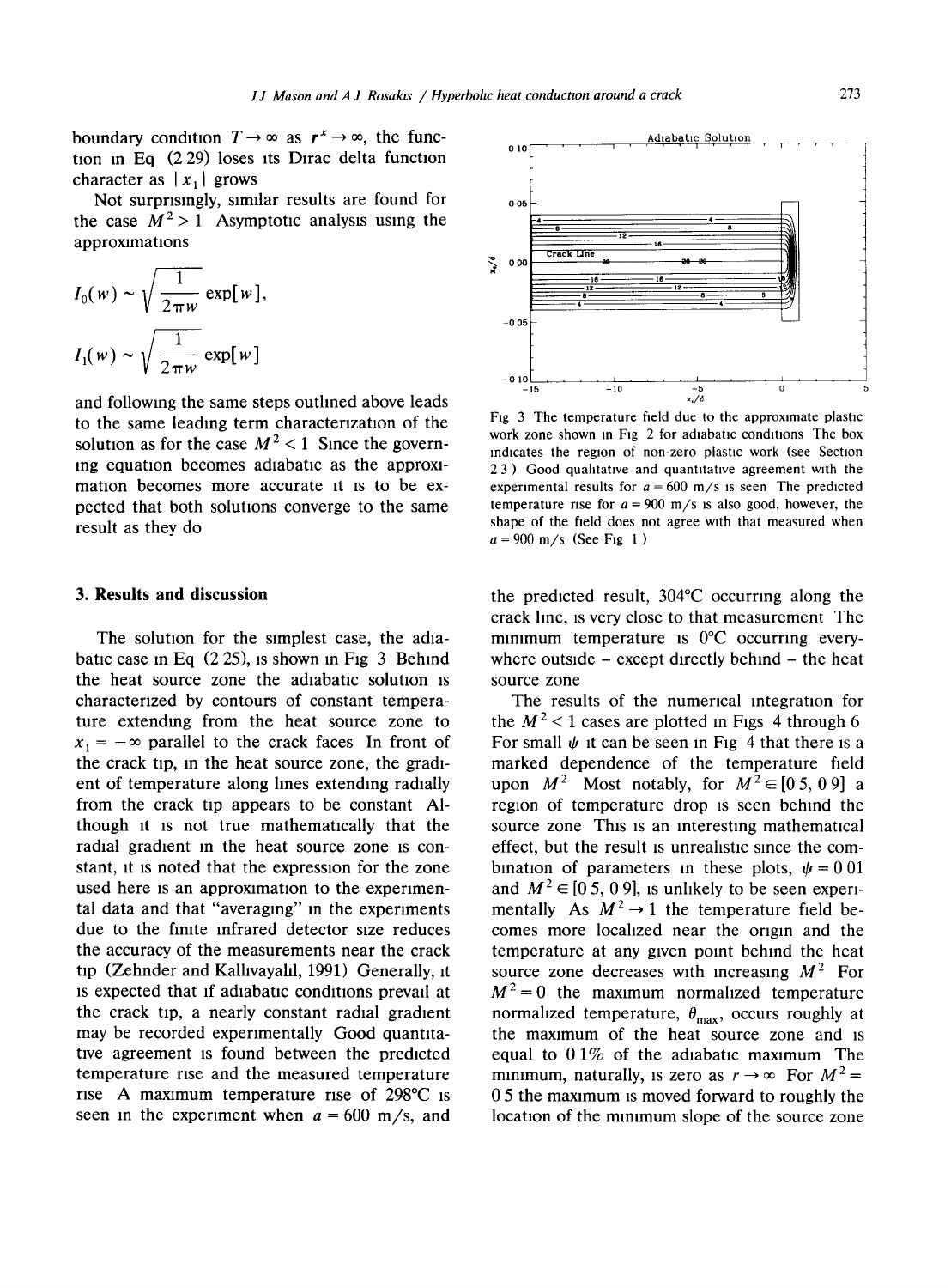

Fig 4 The normalized temperature field for a propagating source zone with  $\psi = 0.01$  and  $M^2 \in [0, 0.5, 0.9]$  (see Eqs (2 22a) and (222b) ) Note that the existence of a temperature drop is exhibited for  $M^2 \in [0, 5, 0, 9]$  and that the temperature field becomes more localized around the source zone with increasing  $M^2$ 

where  $\theta_{\text{max}}$  is equal to 1% of the adiabatic maximum The minimum occurs roughly at the location of the maxamum slope of the source zone where the normalized temperature is equal to **-1%** of the maximum adiabatic temperature For the case  $M^2 = 0.9$  the location of the maximum and minimum is not changed with respect to the case  $M^2 = 0.5$  but the magnitude does.  $\theta_{\text{max}}$  is equal to 10% of the adiabatic maximum while  $\theta_{\text{min}}$  is equal to  $-10\%$  of the adiabatic maximum The behavior seen for the two cases when  $M^2 \pm 0$  is exactly as expected from Eqs (2 13) and (2 12) When  $M^2 \neq 0$  there is a contribution due to the slope of the heat source zone as seen in Eq  $(2 13)$  This contribution has a cooling effect when the slope is a maxtmum and a heat effect when the slope is a minimum, as  $M^2 \rightarrow 1$ the significance of the hearing and cooling due to the modified Bessel's function of the first order becomes greater and more dominant Thus, as  $M^2 \rightarrow 1$ , the maximum temperature moves to the location of minimum slope and the minimum temperature moves to the locatton of the maximum slope Both maximum and minimum increase in magnitude as  $M^2 \rightarrow 1$ 

For larger  $\psi$ , Fig 5, the dependence of the temperature field upon  $M<sup>2</sup>$  begins to disappear No negative temperature changes are seen, when  $M^2$  = 0.9 the temperature does exhibit a positive minimum near the tall end of the heat source zone Thus, some cooling effects due to the second source term in Eq (2 13) remain Although, far from the heat source zone,  $x_1/\delta > 1$ , all three fields are equal As  $M^2 \rightarrow 1$  a localization of the temperature near the source zone is stlll seen The maximum temperature is located near the maximum of the source function in each sub-case although it moves forward slightly as the thermal Mach number increases The maximum normallzed temperature increases with thermal Mach number,  $\theta_{\text{max}} = 0.75$ , 1, 15 for  $M^2 = 0$ , 05, 09, respectively These values are 3 25%, 5% and 7 5% of the maximum temperature under adiabatic conditions

For even larger  $\psi$ , Fig 6, the dependence upon  $M<sup>2</sup>$  disappears completely as expected from the asymptotic analysis, Eq (2 29), and the hyperbolic heat conduction solution is indistinguishable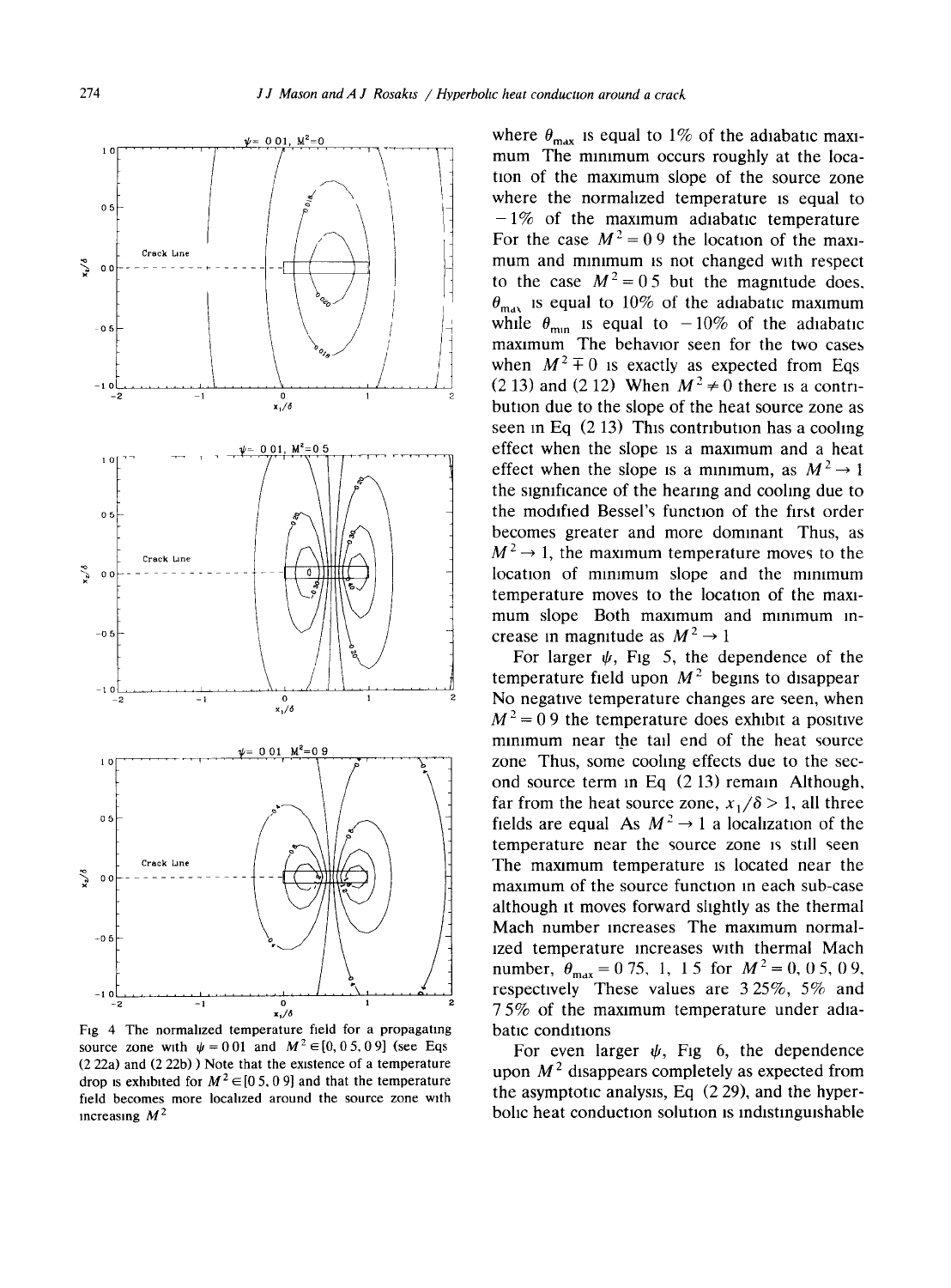

**Fig 5 The normahzed temperature field for a propagating source zone with**  $\psi = 1$  **and**  $M^2 \in [0, 0.5, 0.9]$  **There exist no temperature drops as for**  $\psi = 0.01$  **in Fig 4, however, the temperature field becomes increasingly locahzed around the heat source as the thermal Mach number,** *M,* **increases leadmg to higher temperature rises at the maximum** 



**Fig 6 The normahzed temperature field for a propagating**  source zone with  $\psi = 100$  and  $M^2 \in [0, 0.9]$  The two fields are virtually indistinguishable No dependence upon  $M^2$  is **seen** 

**from the solutton for parabohc heat conduction**  at all values of  $M^2 < 1$  No localization of the **temperature near the heat source zone Is discernable The maxtmum temperature occurs shghtly**  behind the maximum of the heat source zone **with a value of 7 5-32 5% of the maximum temperature under adiabatic conditions** 

Small  $\psi$  accounts for a small source zone,  $\delta$ , low velocity,  $a$ , or a large thermal diffusivity,  $\alpha$ (see Eq  $(2 22b)$ ) For metals these conditions do not reflect the usual experimental conditions For 4340 steel,  $\alpha = 10^{-5}$ , and  $a\delta \approx 2$  for both experiments shown in Fig 1 giving  $\psi \sim 10^5$  in both **cases For comparison the results of the integra**tion for  $= 10^5$  have been plotted in Fig 7 It is **seen that the theoretical temperature field matches the experimental results, Fig 1, well for**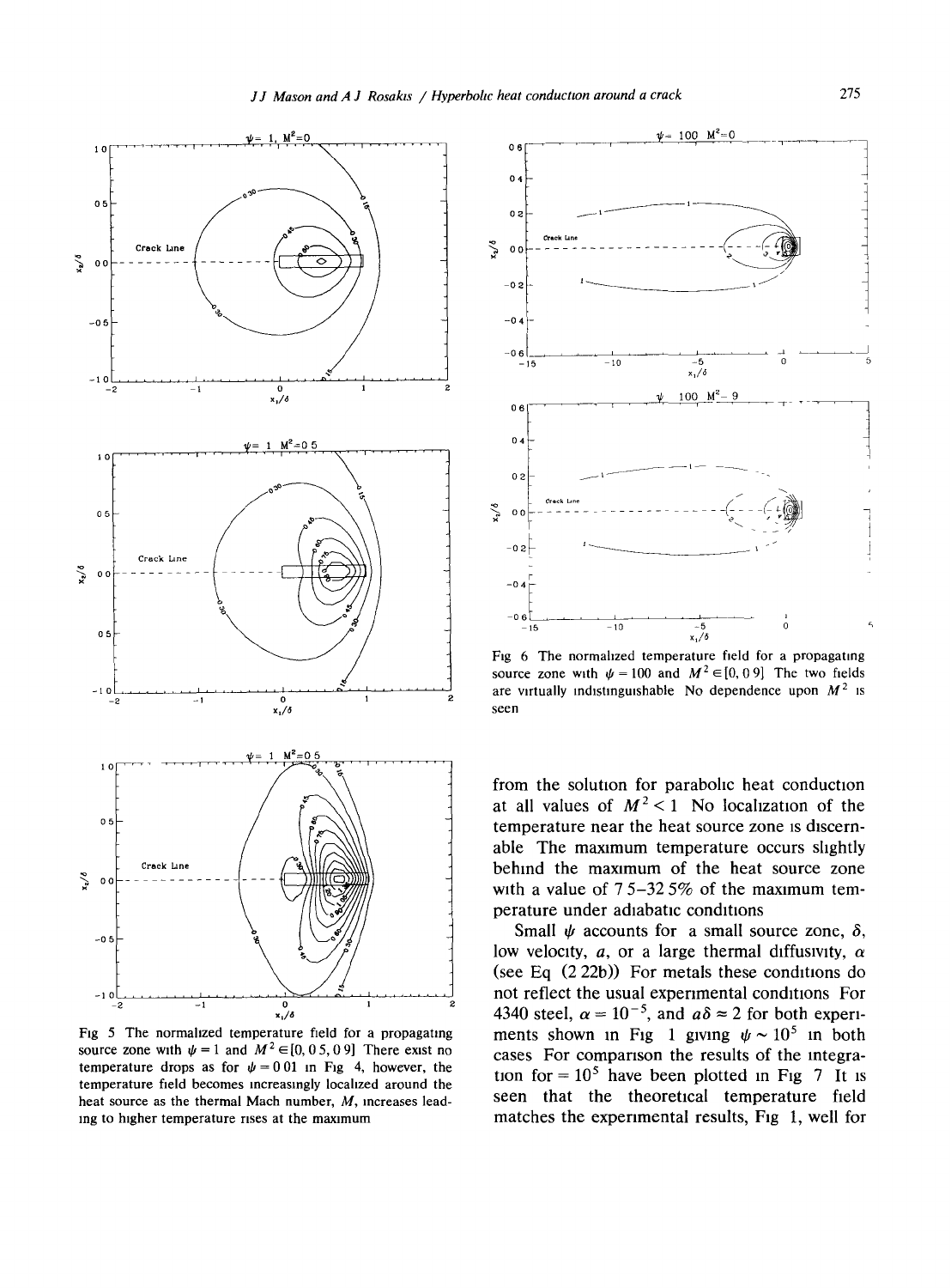$a = 600$  m/s and that both the theoretical temperature field and the experimental temperature field resemble the adiabatic solution, Fig 3 Contours extend from the heat source zone nearly parallel to the crack faces toward  $x_1 = -\infty$  before curving in to meet the negative  $x_1$  axis The results for  $\psi = 10^5$  differ from the adiabatic solution in that the temperature decreases as  $|x_1|$ increases behind the heat source zone It is reiterated that this decrease is expected due to the zero temperature boundary condition at  $|x_1|$  =  $\infty$  This boundary condition more closely approximates the experimental condition than an adiabatic boundary condition because there is, after



Fig 7 The theoretical temperature fields for approximate experimental conditions when  $a = 900$  m/s and 600 m/s Good agreement is seen in the predicted maximum temperature at the crack tip, however, some discrepancies occur between the general shape of the field m this figure and the temperature fields shown in Fig 1 ( $\psi = 10^5$ ,  $\delta = 75$  mm for  $a = 600$  m/s and  $\delta = 5$  mm for  $a = 900$  m/s)



Fig 8 The theoretical temperature field when  $M^2 = 10^4$  and  $\psi = 10^3$  resembles that in Fig 1 when  $a = 900$  m/s This resemblance is coincidental, however, because the large value of  $M<sup>2</sup>$  indicates thermally supersonic behavior, this should also be expected when  $a = 600$  m/s and no such behavior is observed

all, a small but significant amount of heat conduction leading to a cooling of the specimen as  $|x_1| \rightarrow \infty$  It is noted that the temperature decreases more rapidly behind the crack tip in the experiments than in the theory This is attributed to heat loss by radiation and convection at the surface Kuang and Atluri (1985) have included these effects in their numerical parabolic heat conduction analysis, and they report a more rapid decrease in the temperature behind the crack than when radiation and convection are *not* neglected For  $a = 900$  m/s in Fig 1 a discrepancy with the theoretical results for  $M^2 < 1$  in Fig 7 is seen The contours seen experimentally emanate from the source zone outwardly before curving in to meet the negative  $x_1$  axis (The predicted maximum temperature at the crack tip is in good agreement with the experimental measurement, however, owing to the adiabatic conditions at the crack tip )

For  $M^2 > 1$  an exemplary plot is shown in Fig 8 The resemblance of this figure to the results recorded in Fig 1 for  $a = 900$  m/s is striking, however, the experimental temperature field for  $a = 900$  m/s shows what might be interpreted to be thermal shocks at a shock angle corresponding to a large Mach number,  $M \approx 100$  If this value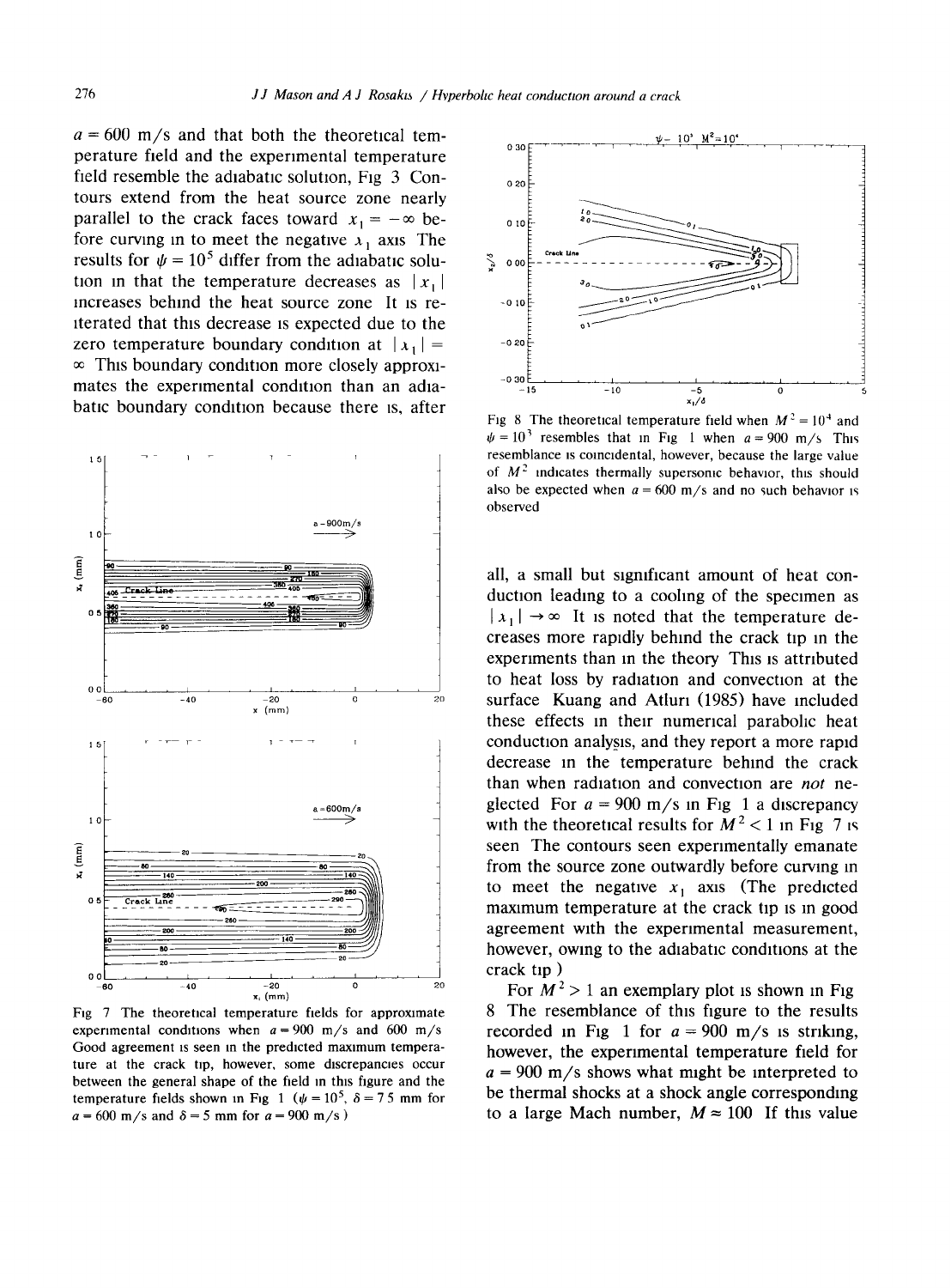for M is accurate then when  $a = 600$  m/s the temperature field should also show similar thermal shocks, it does not Also, because  $\psi = 10^5$ experimentally and not  $10^3$  as in Fig 8, the theoretical temperature field for thermally super-some crack propagation at  $a = 900$  m/s actually resembles the temperature field in Fig 7 This is expected from the asymptotic analysis and has been checked numerically by the authors Therefore, it is clear that no evidence of thermally super-sonic crack propagation is observed in these experiments

The difference between the experimentally observed temperature field at  $a = 900$  m/s and the predicted field at the same crack speed is due to crack face opening (Mason and Rosakts, 1992) The opening velocity required to produce the observed effect is  $75 \text{ m/s}$ , a reasonable crack opening velocity It is expected that the crack face opening speed depends upon the initial static stress intensity factor and the crack velocity From simple theory one might expect that the crack face opening velocity mcreases by as much as 5 times when the crack speed increases from 600 m/s to 900 m/s (Freund, 1977) This suffices to explain the difference in the temperature fields in Figs 1 and 7

### **4. Conclusions**

From the asymptotic analysis of the travelhng point source solution of the hyperbolic that conduction equation, it is clear that, for crack propagation m metals when the crack speed is either lower or higher than the material heat propagation speed, the difference between hyperbolic heat conduction and parabohc heat conduction is negligible (see Figs 6 and 7) As the factor  $\psi =$  $\alpha\delta/2\alpha$  gets large ( $\psi \sim 10^5$  for a crack propagat-Ing In 4340), solutions for a travelling point source in a hyperbohc or parabohc material converge to the same result This end result Is insensitive to changes in the thermal Mach number,  $M$ , and is very similar to the solution for a travelling source zone in an adiabatic material

The temperature field in Fig 1 exhibits quasiadiabatic heat conduction behavior when  $a = 600$  m/s Contours of constant temperature extend from the crack tip to  $|x_1| = -\infty$  nearly parallel to the crack faces before curving In to meet the negative  $x_1$  axis A region of nearly constant radial temperature gradient is observed ahead of the crack tip The temperature field greatly resembles the solution for adiabatic conditions due to the high crack velocity,  $a$ , small heat production zone,  $\delta$ , and low thermal diffusivity,  $\alpha$ , of 4340 steel

When  $a = 900$  m/s the temperature field does not show behavior that is predicted by parabohc or hyperbolic heat conduction It is understood that this difference is due to opening of the crack faces behind the crack tip (Mason and Rosakls, 1992) Thus, no evidence of hyperbohc heat conduction is observed, and it is concluded that the travelhng point source shows little promise as an experimental method for the investigation of the hyperbolic heat conduction effect A feasible source zone size combined with the normal range of material parameters for engineering materials consistently leads to near adiabatic conditions around the source zone unless a very low thermal wave speed is expected  $({\sim}1 \text{ m/s})$  Furthermore, It is noted that hyperbolic heat conduction is expected only at very low temperatures and only for very special materials (Nemat-Nasser, 1992) making this phenomenon even less hkely to occur under these experimental conditions

### **Acknowledgements**

We are grateful to AT Zehnder for sharing the raw data from his investigation The computations described here were carried out on a Cray Y-MP at the San Diego Supercomputing Center (SDSC)

#### **References**

- Arfken, G (1985), *Mathematics for Physicists*, 3rd ed, Academic Press, Inc, New York, p 912
- Baumeister, K J and T D Hamill (1969), Hyperbolic heat conduction equation  $-$  a solution for the semi-infinite body problem, *J Heat Transfer 91,543*
- Bever, M B, D L Holt and A L Tttchener (1973), The stored energy of cold work, *Prog Mater Sct 17, 1*